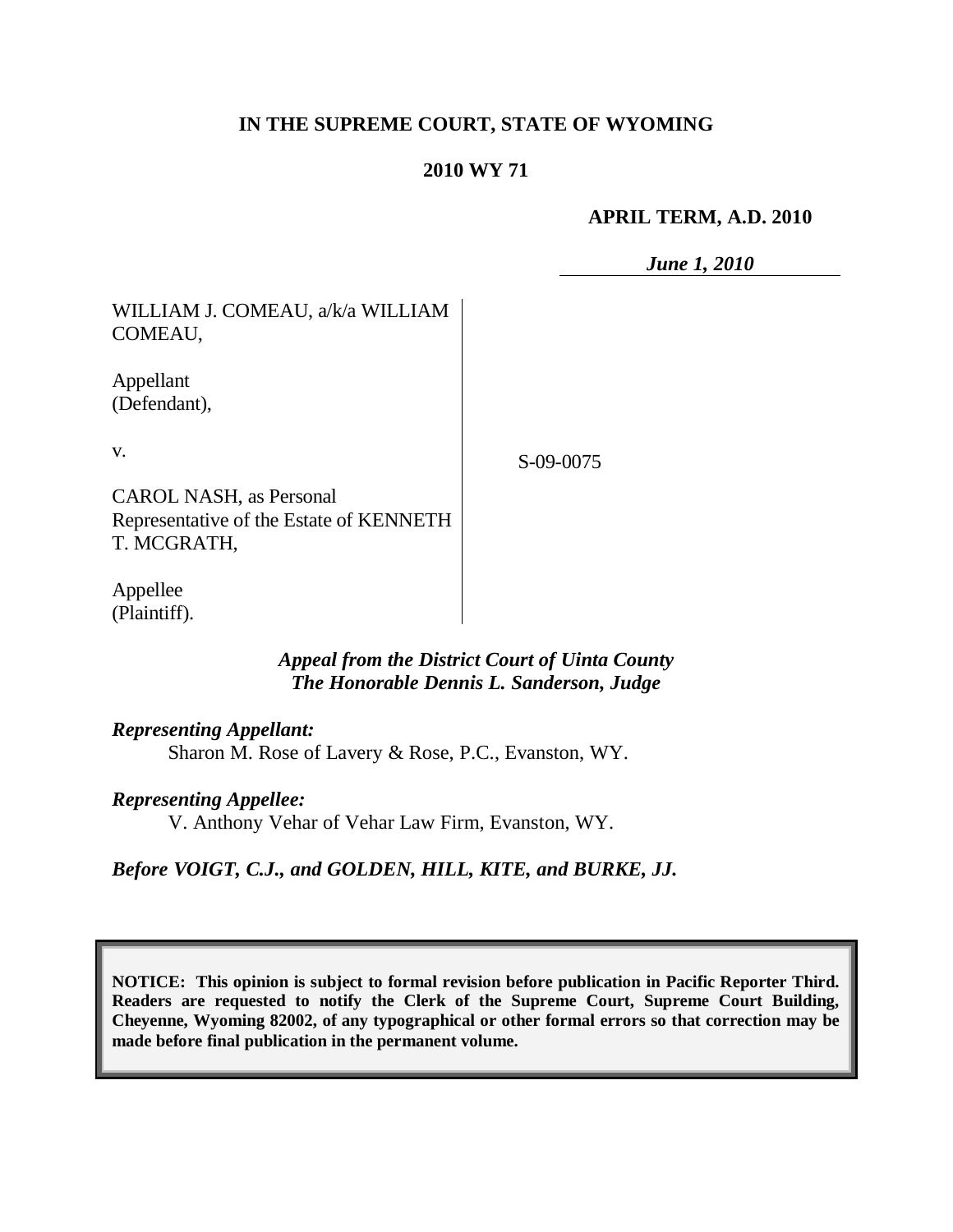## **HILL,** Justice.

[¶1] Appellant, William J. Comeau (Comeau), challenges the district court's factual findings and legal conclusions to the effect that Comeau breached a fiduciary duty he owed to Kenneth T. McGrath (McGrath, or Mac). McGrath is deceased and Comeau is one of his heirs. During McGrath's lifetime, Comeau obtained control of McGrath's health care decisions and his financial assets via powers of attorney. Upon McGrath's death, Comeau essentially had possession of all of McGrath's assets via pay-on-death directives, accounts in joint tenancy with right of survivorship, and other means. Comeau maintained that that result was in accordance with McGrath's intentions, which he clearly expressed during the final months of his life. McGrath lived with Comeau and his wife (who was a nurse) in their home, or was in nursing home care near Comeau's home, during the last seven months of his life. In addition to challenging the district court's findings that Comeau breached fiduciary duties owed to McGrath, Comeau challenges the district court's findings that McGrath was susceptible to undue influence and that Comeau exercised actual control and undue influence over McGrath. Appellee, Carol Nash (Nash) is the personal representative of McGrath's estate and she is also one of McGrath's heirs. We will affirm.

### **ISSUES**

- [¶2] Comeau raises these issues:
	- 1. Was the district court's finding that Kenneth T. McGrath was susceptible to undue influence clearly erroneous in light of the testimony of numerous witnesses that McGrath was competent.
	- 2. Was the district court's finding that [Comeau] exercised actual control and undue influence over McGrath clearly erroneous in light of the evidence that McGrath himself directed [Comeau's] transactions.
	- 3. Whether the district court's finding that [Comeau] breached a fiduciary duty was clearly erroneous.

Nash's statement of the issues tracks those raised by Comeau.

## **FACTS AND PROCEEDINGS**

[¶3] The principal parties to this litigation are Comeau and Nash. They were once married to each other. Nash is McGrath's granddaughter. Comeau was once, in essence, McGrath's grandson-in-law and not a blood relative to him. Comeau characterized himself as McGrath's "great-grandson's dad—or granddad." Mr. McGrath spent his working career as a banker.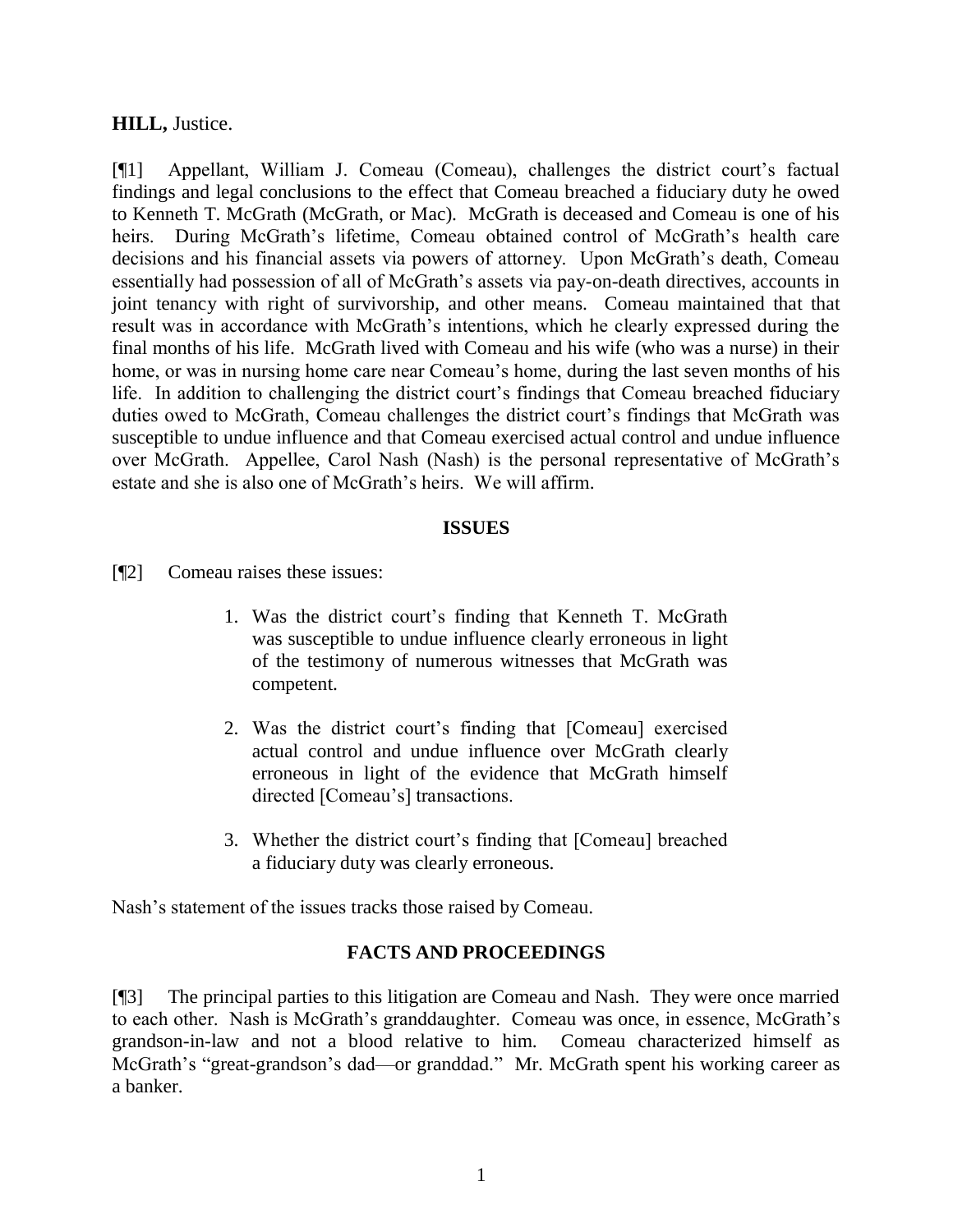[¶4] Comeau met Mac in 1972, when he came to the Evanston/Layton, Utah, area to meet his new great-grandson, the child of Nash and Comeau. Nash and Comeau divorced long before the events that are pertinent to this appeal. Nonetheless, Comeau remained very close with McGrath and McGrath continued to treat Comeau as if he were one of his grandchildren. Indeed, their friendship deepened after Comeau was divorced from Nash.

[¶5] McGrath's family (including Comeau) thought McGrath lived on a modest pension. For the most part, McGrath went to the Veterans Administration medical facilities in Salt Lake for his medical care. In fact, McGrath owned his home, had over \$300,000.00 in checking and savings accounts, and owned a valuable piece of real estate in Florida. Comeau learned of McGrath's considerable wealth after McGrath's health began to fail and after McGrath had moved in with Comeau and his wife (who was a nurse experienced in caring for the elderly). By the time of McGrath's death, Comeau had come into possession of almost all of McGrath's assets, except for the land in Florida. Comeau's possession of the bulk of McGrath's estate did not reflect the testamentary intentions evinced by his Last Will and Testament.

[¶6] There is no dispute between the parties as to the steady deterioration of McGrath's health. That process began in early 2005 and became increasingly evident because he had difficulty walking during an annual trip he and Comeau took to Las Vegas in October of 2005, at a time when Mac was nearing his  $88<sup>th</sup>$  birthday. McGrath did not want to talk to Nash about his "slowing down." However, Comeau got McGrath to agree to see Comeau's family physician, Joel G. Porter, M.D., a family physician in Layton, Utah. McGrath was examined by Dr. Porter on February 6, 2006. This was the first time Dr. Porter had met Mac. Nash was aware of what Comeau was doing with respect to McGrath's health and the health care provider(s) involved. Nash was comfortable with Comeau and his wife taking care of Mac because Comeau's wife was a registered nurse and had been a director of nursing at a nursing home for many years.

[¶7] Dr. Porter had an independent recollection of seeing Mac on February 6<sup>th</sup>, and Porter made lengthy notes about his examination. Dr. Porter diagnosed Mac as "possibly" suffering from "early dementia," but he also noted that observation over time is required to diagnose that condition. Dr. Porter's report indicated that Comeau and his wife were McGrath's grandchildren, but he did not recall if Comeau told him that, or if Mac told him that, or if he just assumed it.

[¶8] Mr. McGrath experienced a fall at home in Layton, Utah, on March 6, 2006. Comeau and his wife found him on the floor of his home in a semi-conscious and somewhat incoherent condition. He was unable to get up off the floor without assistance. McGrath was taken to the hospital emergency room by Comeau after the fall. The hospital records indicate that Comeau identified himself there as a "friend" of McGrath. McGrath was treated at the emergency room and released. After that incident, McGrath agreed that he should move to Evanston with the Comeaus, and none of McGrath's "blood" relatives appear to have had any objections to that.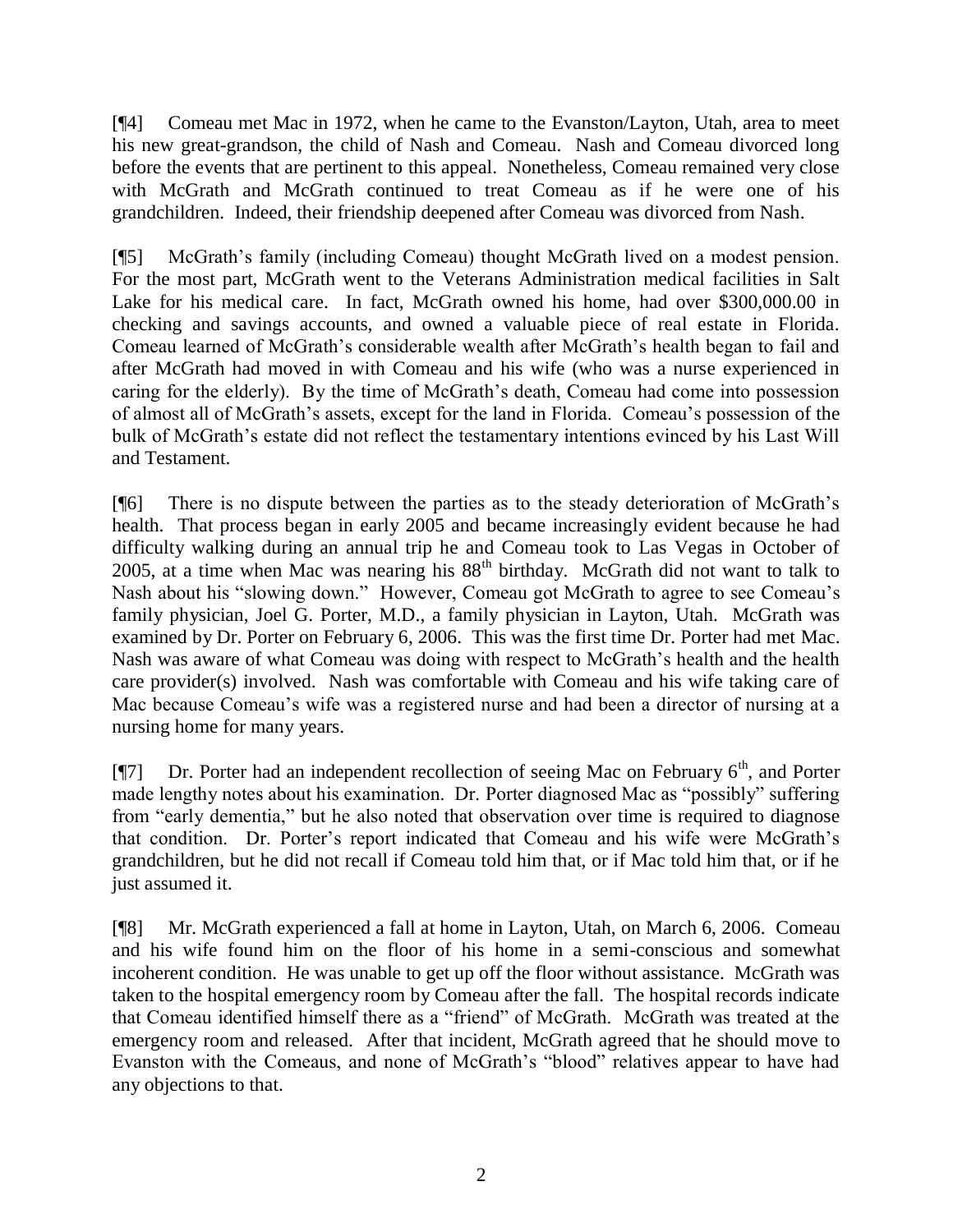[¶9] Comeau took Mac to see Dr. Porter for a second time on March 13, 2006, shortly after the fall. The upshot of the follow-up visit with Dr. Porter was that McGrath was suffering from dehydration (at the time of the fall), and had probably suffered a stroke. He was having more difficulty getting around (a lightweight wheelchair was ordered). Dr. Porter continued Mac on a prescribed medication to treat hypertension (that was prescribed during the hospital visit), and added a second anti-hypertensive medication. Dr. Porter also provided a letter to Comeau, at Comeau's request, to the effect that McGrath "is still able to manage his own funds and financial affairs."

[¶10] After the incident described immediately above, McGrath moved to Evanston to live with the Comeaus. That McGrath moved to Evanston, and that he did so voluntarily, and that it was his wish to be there, is not disputed by any evidence in the record. The day following that move, McGrath told the Comeaus that he no longer wanted to have to deal with bill paying and managing his various bank accounts. He also expressed his trust of Comeau, in part on the basis that he was the only one who had never tried to borrow money from him.

[¶11] On March 9, 2006, McGrath gave Mr. and Mrs. Comeau a general power of attorney. It was a form downloaded from the Internet and McGrath filled in the blanks. His handwriting is legible (especially his signature), although it does evince the weakness that McGrath was described as experiencing at that time. That document was witnessed by a neighbor who attested that McGrath was "lucid," that she had no "concerns about his competency at all," and that McGrath "appeared to be well aware of what he was doing" in signing the documents.

[ $[12]$  After McGrath's second appointment with Dr. Porter on March 13<sup>th</sup>, he used the light wheelchair if they were going out of the house. He did not use the wheelchair at home. After the second appointment with Dr. Porter, the Comeaus began taking Mac to see Dr. Segarra in Evanston. This change was made because McGrath was going to be living in Evanston, and the Comeaus considered it best that he have a physician in Evanston rather than having to transport Mr. McGrath to Layton, Utah, for medical care.

.

[¶13] On March 23, 2006, McGrath executed a power of attorney for his medical and healthcare decisions, designating Mr. and Mrs. Comeau as his agent(s) and attorney(s)-infact. This power of attorney was never exercised. On April 5, 2006, Dr. Segarra determined that McGrath was incapable of making his own determinations and signing his own authorizations and forms. On May 10, 2006, the district court appointed Comeau as McGrath's Guardian. Mr. McGrath died on October 16, 2006. The report Comeau submitted to the district court as Guardian is included in the record on appeal.

[¶14] When it came time to probate McGrath's will, most of McGrath's assets were in Comeau's possession. On April 6, 2007, Nash filed a complaint seeking to recover those assets from Comeau and in favor of McGrath's estate and the heirs named in McGrath's will. Comeau is one of those heirs.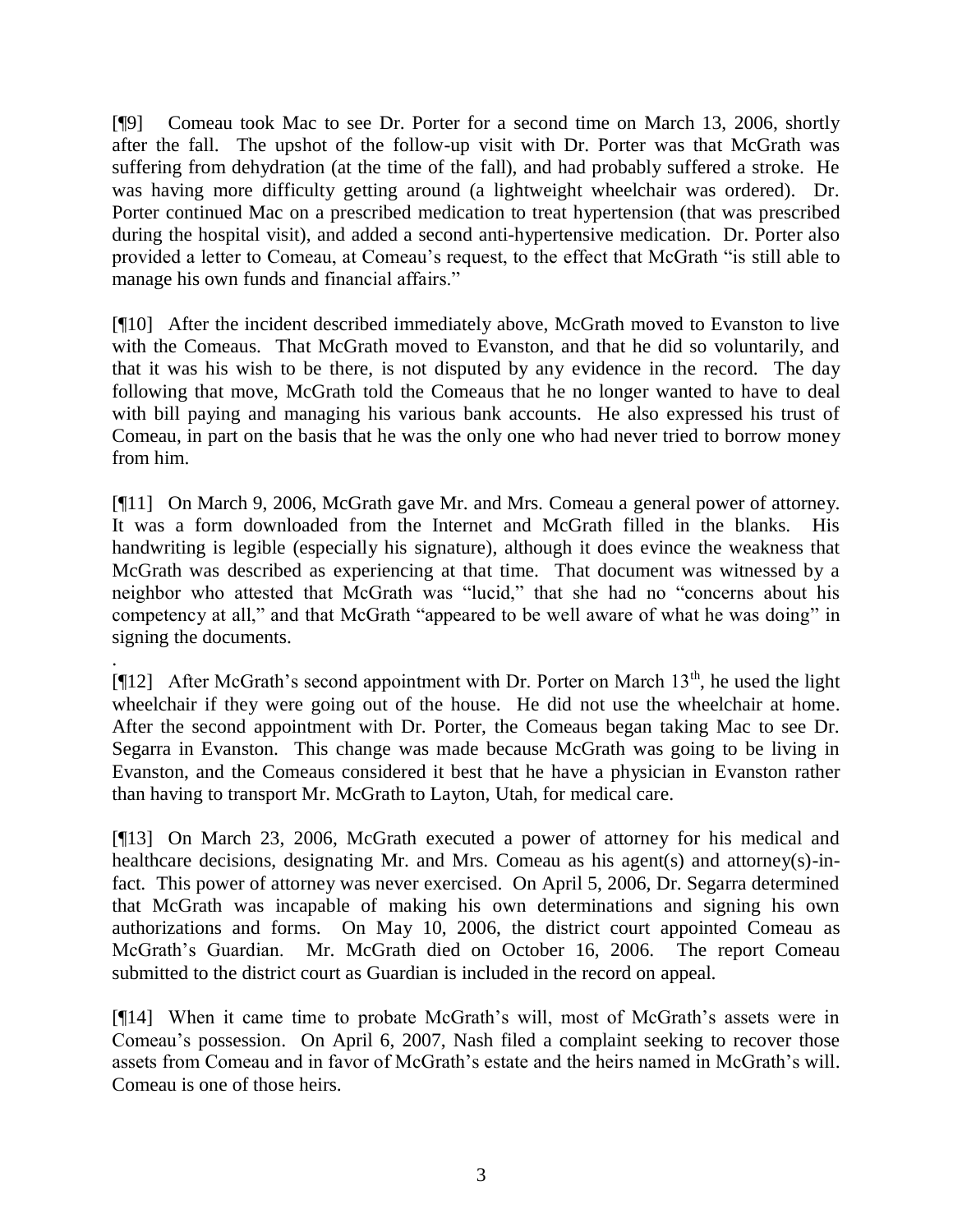[¶15] The assets at issue are these:

#### 1. Key Bank Certificate of Deposit \$100,000.00

Comeau obtained McGrath's consent to add him as the "pay on death (POD)" beneficiary of this certificate of deposit on March 13, 2006. This was accomplished after the bank refused Comeau's initial attempt, made on March 10, 2006, to use the power of attorney he held to add his name as "joint" owner of the CD. Employees of the bank testified that they were ready to call police because of the disruption Comeau caused on his first visit. When Comeau returned with McGrath in his company, McGrath initially refused to change the CD because it would have meant a partial loss of accumulated interest. The bank employees further testified that Comeau coaxed McGrath by saying he needed to make the change because the money might be needed for McGrath's care. McGrath decided to make the POD change because that did not entail a loss of interest.

2. American First Credit Union \$141,069.35

Comeau obtained these funds using the general power of attorney given him by McGrath.

3. Zion's Bank \$77,383.87

Comeau obtained these funds using the power of attorney, although a bank officer called McGrath and talked to him on the phone to verify Comeau's authority, and in order to obtain McGrath's approval of the change of the account to a joint account with Comeau.

|  | 4. McGrath's home | \$159,131.80 |
|--|-------------------|--------------|
|--|-------------------|--------------|

Comeau sold McGrath's house using the power of attorney.

5. McGrath's car  $$8,500.00$ 

Comeau used the power of attorney to change the title of this car.

6. Miscellaneous \$1,529.00

Comeau wrote a check to pay for his car insurance (\$429.00) using McGrath's checking account, and he deposited a refund check (\$1,100.00) owed to McGrath into his own account.

7. In addition, Comeau may have had possession of some of McGrath's personal property at the time the judgment was entered in this case. In addition to the monetary judgment imposed by the district court, it was ordered that Comeau surrender the personal property to Nash.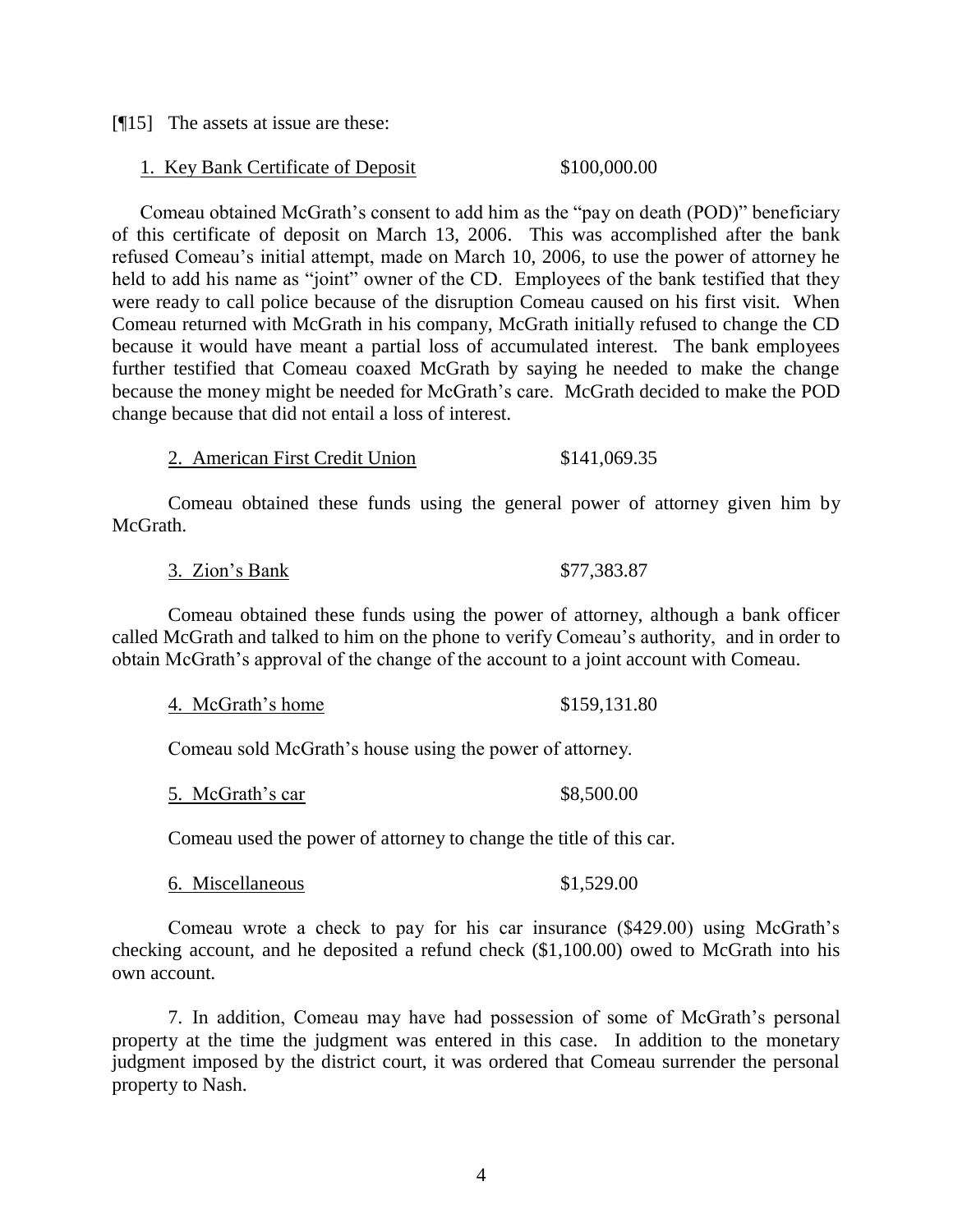#### **DISCUSSION**

#### **Standard of Review**

[¶16] We review a district court's decision following a bench trial according to the following standards:

> The factual findings of a judge are not entitled to the limited review afforded a jury verdict. While the findings are presumptively correct, the appellate court may examine all of the properly admissible evidence in the record. Due regard is given to the opportunity of the trial judge to assess the credibility of the witnesses, and our review does not entail re-weighing disputed evidence. Findings of fact will not be set aside unless they are clearly erroneous. A finding is clearly erroneous when, although there is evidence to support it, the reviewing court on the entire evidence is left with the definite and firm conviction that a mistake has been committed.

Further[more], with regard to the trial court's findings of fact,

[W]e assume that the evidence of the prevailing party below is true and give that party every reasonable inference that can fairly and reasonably be drawn from it. We do not substitute ourselves for the trial court as a finder of facts; instead, we defer to those findings unless they are unsupported by the record or erroneous as a matter of law.

The district court's conclusions of law however are subject to our de novo standard of review.

*Grommet v. Newman*, 2009 WY 150, ¶ 38, 220 P.3d 795, 807 (Wyo. 2009) (quoting *Dickson v. Thomas (In re Estate of Thomas)*, 2009 WY 10, ¶ 6, 199 P.3d 1090, 1093-94 (Wyo. 2009)); *Lasen v. Anderson*, 2008 WY 80, ¶ 15, 187 P.3d 857, 860 (Wyo. 2008).

[¶17] In addition we have held:

This Court may examine all of the properly admissible evidence in the record, but we do not reweigh the evidence. *Forshee, et ux. v. Delaney, et ux.*, 2005 WY 103, ¶ 6, 118 P.3d 445, 448 (Wyo. 2005). Due regard is given to the opportunity of the trial judge to assess the credibility of the witnesses. We accept the prevailing party's evidence as true and give to that evidence every favorable inference which may fairly and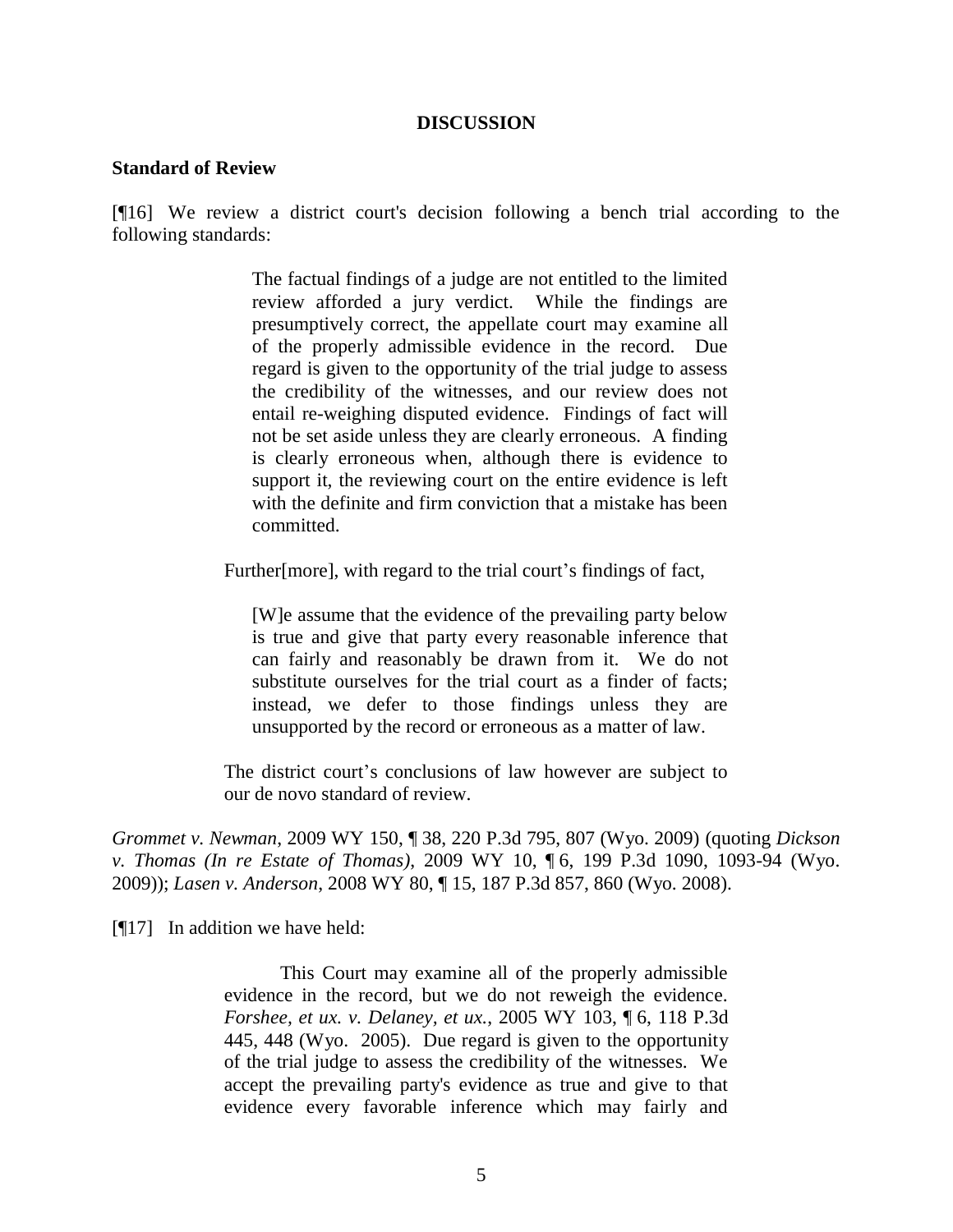reasonably be drawn from it. *Harber v. Jensen*, 2004 WY 104, ¶ 7, 97 P.3d 57, 60 (Wyo. 2004) (quoting *Life Care Centers of America, Inc. v. Dexter*, 2003 WY 38, ¶ 7, 65 P.3d 385, 389 (Wyo. 2003)). Findings may not be set aside because we would have reached a different result. *Harber*, ¶ 7, 97 P.3d at 60 (citing *Double Eagle Petroleum & Mining Corp. v. Questar Exploration & Production Co.*, 2003 WY 139, ¶ 6, 78 P.3d 679, 681 (Wyo. 2003)). A finding will only be set aside if, although there is evidence to support it, this Court on the entire evidence is left with the definite and firm conviction that a mistake has been committed. *Mullinnix LLC v. HKB Royalty Trust*, 2006 WY 14, ¶ 12, 126 P.3d 909, 916 (Wyo. 2006).

*Street v. Street*, 2009 WY 85, ¶ 9, 211 P.3d 495, 498-99 (Wyo. 2009) (citing *Snelling v. Roman*, 2007 WY 49, ¶¶ 7-8, 154 P.3d 341, 345 (Wyo. 2007)).

[¶18] Unlike the *Street* case above (wherein the issue was not directly raised), Nash contended below that Comeau exercised undue influence over McGrath and for that reason we must apply the law pertinent to such a claim. In order to prevail on a claim of undue influence, the following must be proven: 1) opportunity to control; 2) a condition permitting subversion; and 3) activity on the part of the person charged. We have also held that courts should zealously scrutinize deed transactions between people in confidential relationships. If the party challenging the validity of a deed transaction on the basis of undue influence establishes a confidential relationship, the party who received the property has the burden to establish that the transaction was fair and conducted in good faith. *Estate of Short*, 785 P.2d 1167, 1170 (Wyo. 1990).

[¶19] With the facts of this case particularly in mind, this summary of the applicable law from 25 Am.Jur. 2d *Duress and Undue Influence* § 39 (2004) is especially in point:

> The relationship of the parties is a factor to be taken into consideration in determining the existence of undue influence. The absence of a fiduciary relationship is not an absolute bar to an undue influence claim if it can be shown that alleged undue influence has a different basis, such as fraud or coercion. However, under certain circumstances, a presumption of undue influence arises from proof of a confidential or fiduciary relationship.

> To support a finding of a fiduciary or confidential relationship, the evidence must show that the parties are not on equal terms, or, in other words, that on the one side there is an overmastering influence, or on the other, there is weakness, dependence, or trust that is justifiably reposed. Any relation of confidence that gives one person domination over the other falls within the category of fiduciary relations.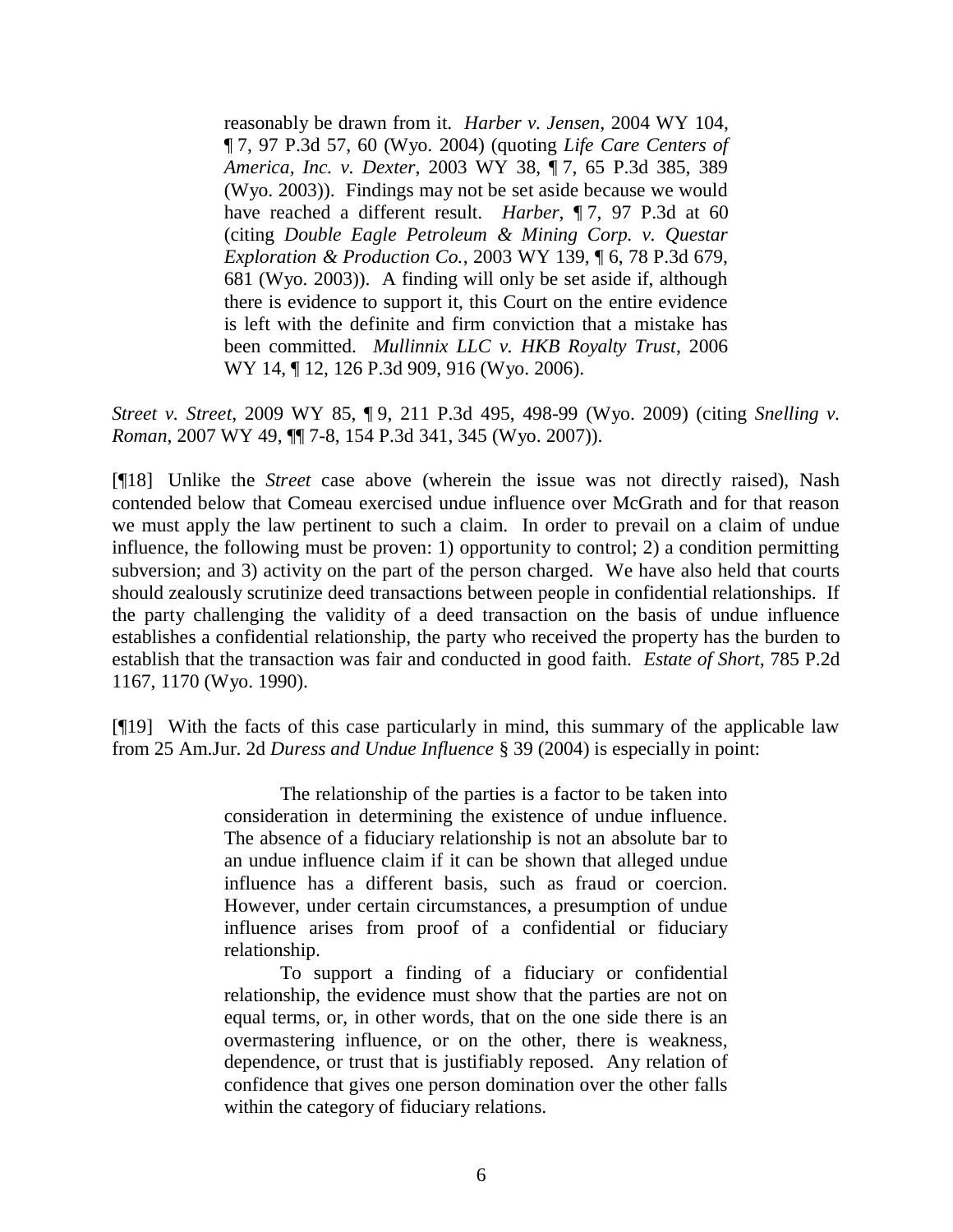Factors that may be considered in determining the existence of a confidential relationship include –

- the victim's advanced age, physical or mental debility or weakness, or dependence on the dominant party.
- whether the individuals maintain a close relationship.
- whether there is a power of attorney between individuals.

The Restatement [Contracts 2d § 177] describes a confidential relationship as either one person under the domination of another or one who is justified, by virtue of his relation with another, in assuming the other will not act inconsistently with his or her welfare.

## **District Court's Findings and Conclusions**

[¶20] The facts as they are stated above are not seriously contested by either party. We will summarize the district court findings that we deem not to be clearly erroneous. We will also add a few observations of our own which are implicit, if not explicit, in the district court's findings. McGrath was an experienced banker and, thus, not a neophyte when it came to financial dealings such as those that are the subject of this litigation. McGrath had a close relationship with all of his extended family members who are named in his will as heirs. McGrath had a closer relationship with Comeau and his wife than he did with his "blood" relatives, indeed one witness testified that McGrath thought of Comeau as a "son" and would trust him with anything. Comeau was treated on an equal basis as the "blood" relatives in McGrath's will.

[¶21] McGrath kept the nature and amount of his assets to himself and so none of his relatives/heirs were aware of the significant assets that made up McGrath's estate. McGrath's health began to deteriorate in 2005. Comeau found out about McGrath's wealth once he moved in with the Comeaus in March 2006. McGrath lived with the Comeaus in their home for a time and was dependent upon them during that time. After suffering a debilitating stroke, McGrath was moved to a nursing home in the late spring of 2006, where the Comeaus continued to monitor his day-to-day care. He died there on October 16, 2006.

[¶22] Within one month of McGrath's death, Comeau had completed the transfer of all of McGrath's bank accounts into his own accounts. McGrath may or may not have made promises to Comeau about giving the bulk of his assets to Comeau, but the only evidence in the record to support such claims by Comeau are his own self-serving testimony and the fact that McGrath gave him a general power of attorney that, theoretically, could support Comeau's claims to the bulk of McGrath's estate. In any event, Comeau used the power of attorney, as well as his persuasion, to obtain "possession" of virtually all of McGrath's assets, including his home and his car.

[¶23] Based upon these facts and circumstances, the district court found that McGrath was in a condition that permitted subversion and that a confidential relationship existed between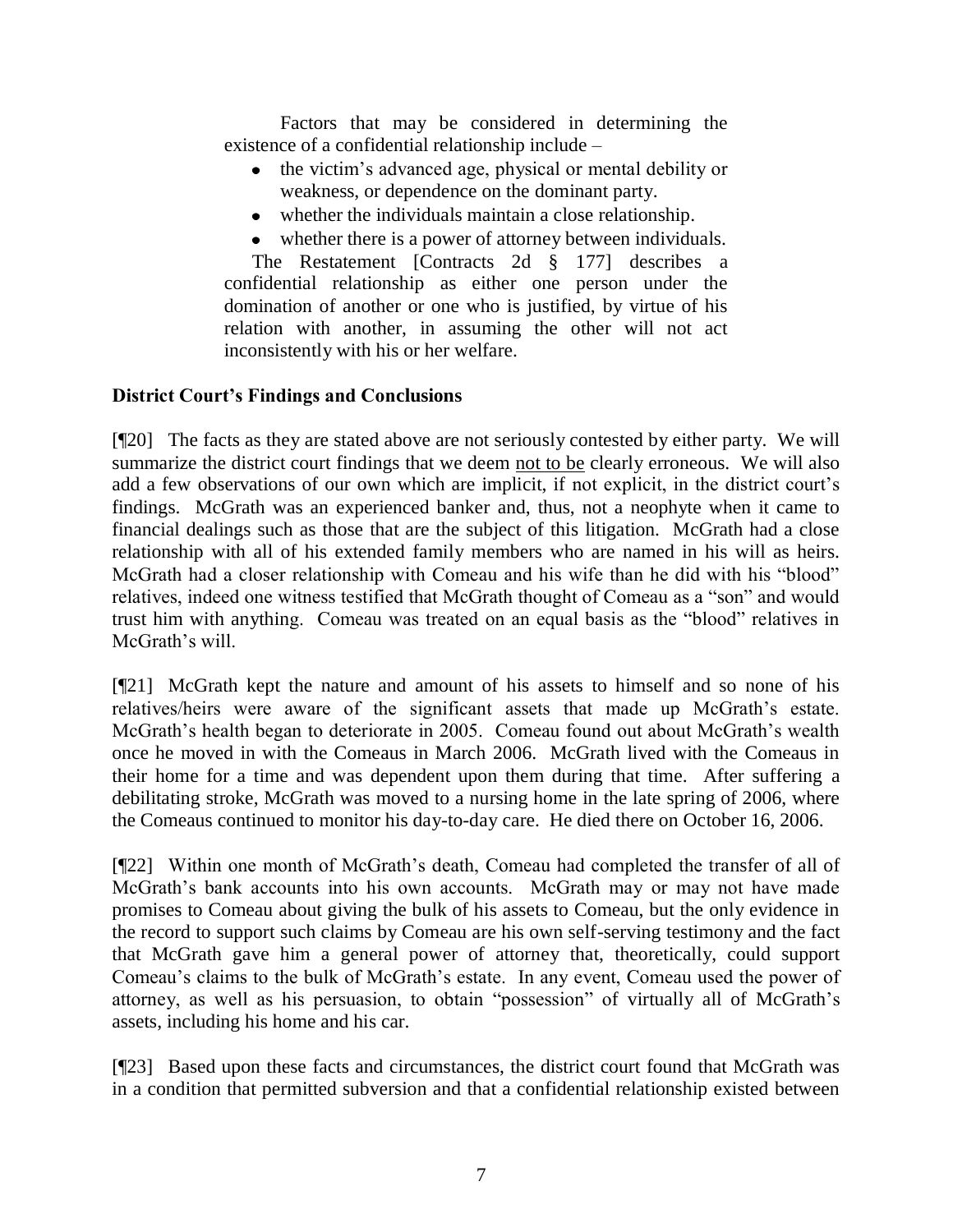McGrath and Comeau. Because McGrath lived with and was dependent upon the Comeaus, the district court found that they had the opportunity to "control" McGrath. The Comeaus were well aware of McGrath's steadily deteriorating physical and mental abilities, and this circumstance created an opportunity "permitting subversion" by the Comeaus. Based upon these facts and circumstances, the district court found that Comeau exercised undue influence over McGrath and that all of Comeau's actions after March 6, 2006, were "presumed to be the result of this undue influence." Comeau offered no credible evidence that McGrath made, or intended to make, a gift to Comeau of all of his assets. The district court further opined:

> 39. The facts in this case lead the Court to conclude that Mac trusted Bill and Patty [Comeau] to care for him, to look after him and his property, to dispose of the property as needed and then to see to it that it was distributed according to his will. The use of a power of attorney, the appointment of Bill as guardian, and the informal accounting that Bill gave to Mac after the sale of the house are consistent with a less-thancomplete transfer of assets at the outset. The failure to execute any formal writing such as a statement of gift or a revocation of his will indicates a lack of intent to make a gift of the residuary estate to Bill.

> 40. The facts paint a picture of Bill recognizing that the other members of Mac's family were unaware of the extent of Mac's estate and he had complete access to it and could take the assets and no one would know. Mac was failing rapidly as early as April of 2006 and Bill and Patty directed that there be no measures to resuscitate or prolong his life. When Mac was in a state of advanced dementia Bill began transferring money to his own accounts and continued the transfers until soon after Mac's death nothing was left. Bill resisted accounting for Mac's assets in the guardianship, which is inconsistent with the actions of someone who has nothing to hide. In short, the evidence indicates a deliberate plan to take advantage of trust placed by an aged and failing man to get all of his assets.

[¶24] The district court then correctly applied the applicable law to determine that the exercise of undue influence need be proven by a preponderance of the evidence. *Matter of Waters' Estate*, 629 P.3d 470, 473 (Wyo. 1981). Furthermore, the district court held that Nash's evidence proved: (1) An opportunity to control; (2) a condition permitting subversion; (3) activity on the part of Comeau; and (4) a benefit to Comeau. *Lasen*, ¶ 18, 187 P.3d at 861. To the extent that Comeau contended that McGrath had made a gift of his assets to him, the district court concluded that Comeau failed to bear his burden of proof. See *Parkhurst v. Boykin*, 2004 WY 90, ¶ 17, 94 P.3d 450, 458 (Wyo. 2004). As McGrath's guardian, as well as the person holding a general power of attorney for the purpose of managing his financial affairs, Comeau was a fiduciary and owed McGrath a duty to act with